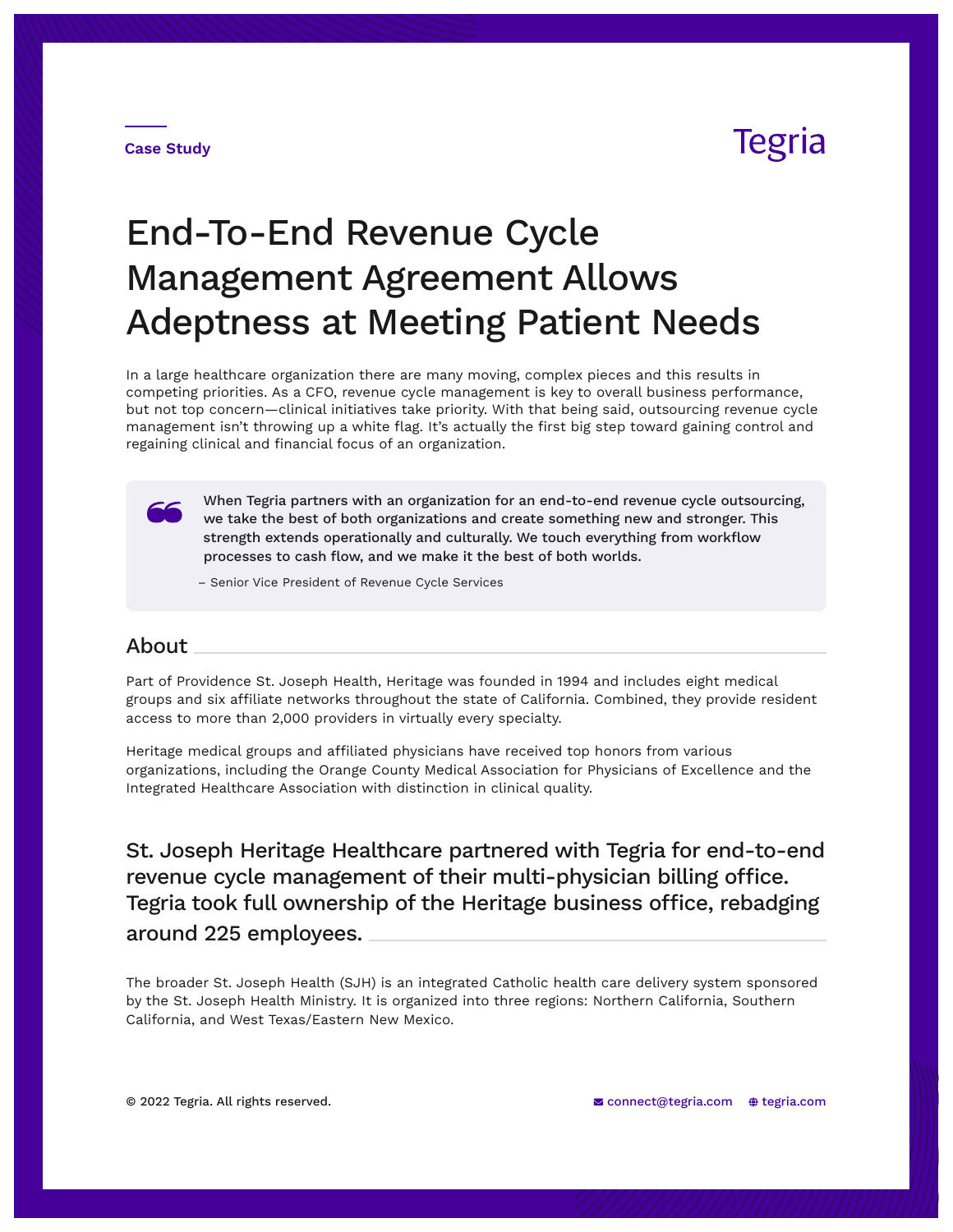## Tegria

SJH provide a full range of care from facilities including 14 acute care hospitals, home health agencies, hospice care, outpatient services, skilled nursing facilities, community clinics, and physician organizations. In their award-winning facilities, as well as non-traditional settings like school rooms and shopping malls, SJH maintains a "continuum of care," matched to the diverse needs of the urban centers, smaller cities and rural communities in three states who depend on them every day.

### Why the Partnership?

As payment models shift, adaptability is key to ensuring competitiveness and responsiveness to imminent regulatory changes centered on value-based reimbursement and other alternative payment structures. This partnership allows Tegria and Heritage to take these and other challenges head-on by focusing on best practice revenue cycle performance and creating positive patient financial experiences.

### Shared Vision

Tegria has a unique culture focused on working harder, smarter, faster and stronger to accomplish extraordinary goals. Our vision is to create a company that accomplishes extraordinary results for our partners while at the same time building a culture that can withstand the test of time. SJHH culture is rooted in the traditions of the Sisters of St Joseph with the values of excellence, service, justice and dignity, and are very similar in establishing and creating a culture that allows employees to have purpose and meaning while being able to have fun and enjoy the work they perform. **Together, each will provide mutually beneficial resources that will aid in fulfilling a shared vision and common goal.**

#### Comprehensive Services

A collaboration. Not a competition—that was the approach of both Tegria and Heritage as they began the engagement to create better results for the partnership as a whole.

Providing end-to-end revenue cycle management for the whole of the Heritage multi-physician system includes the full gamut of RCM— patient access, coding, billing and patient pay, insurance A/R follow-up, business analytics, payment posting, auditing, and quality assurance, refunds, insurance A/R Follow-up— and more.

Tegria came into the engagement with a team-oriented attitude which continues today. Tegria worked closely with Heritage during the initial phases of the deal to understand the challenges and how to streamline processes to create even more efficiencies.

–Vice President of Revenue Cycle Services, Heritage Division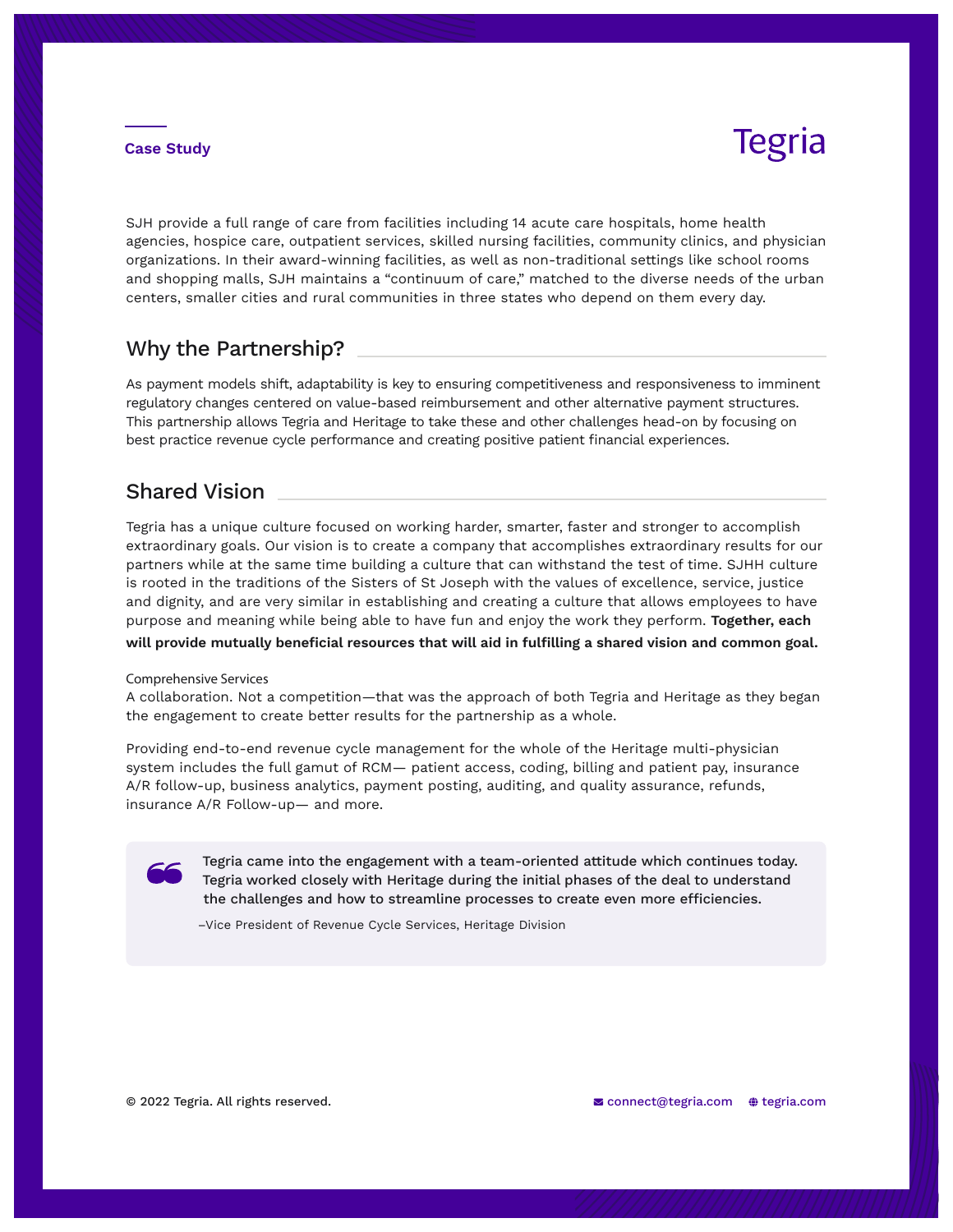# Tegria

Expense Control and Budgeting

Operating costs in healthcare were rising—and still are—in the California market especially. As Heritage leaders looked at options to control expenses, outsourcing to Tegria offered a good solution. From an operational perspective, budget was no longer an issue for Heritage, revenue cycle management is now a one line item expense and Tegria takes care of the employees and other operating expenses.



This partnership allows us to enhance our business office performance, and it aligns perfectly with our intent to both support and grow our medical groups within current markets and nationally. We have found both a business fit and a cultural fit in Tegria that positions us for positive patient, employee and revenue cycle outcomes.

–Kevin Manemann, CEO of Heritage

#### Cultural Fusion

Aligning with Heritage, a faith-based organization, was a natural fit for Tegria's culture of positivity and inclusion. Tegrians commonly compare the organization to being part of a second family, that sentiment was carried forward when Heritage employees contributed to Tegria's annual culture book:

For me the culture at Tegria is awesome! They treat everyone with respect, they make you feel part of a family, and you can be yourself! I am pretty new to Tegria and even though I am miles away from our Iowa colleagues they're always making you feel part of the Tegria family in one way or another. I am excited to grow as a Tegrian.

–Heritage Supervisor

The goal surrounding cultural integration was sharing Tegria's core messaging while injecting a bit of the flair from the Tegria brand. Heritage has their own unique culture, and has the flexibility to nurture and cultivate it around Tegria's mindset.

### Best Practices: Key Performance Indicators and Metrics

There isn't one "right reason" to bring in a partner to handle end-to-end revenue cycle management for an organization, but improving financial performance is of course a crucial component.

**Engagement scope:** Full Business Office **Host system:** MediTech, GE Centricity Business, NextGen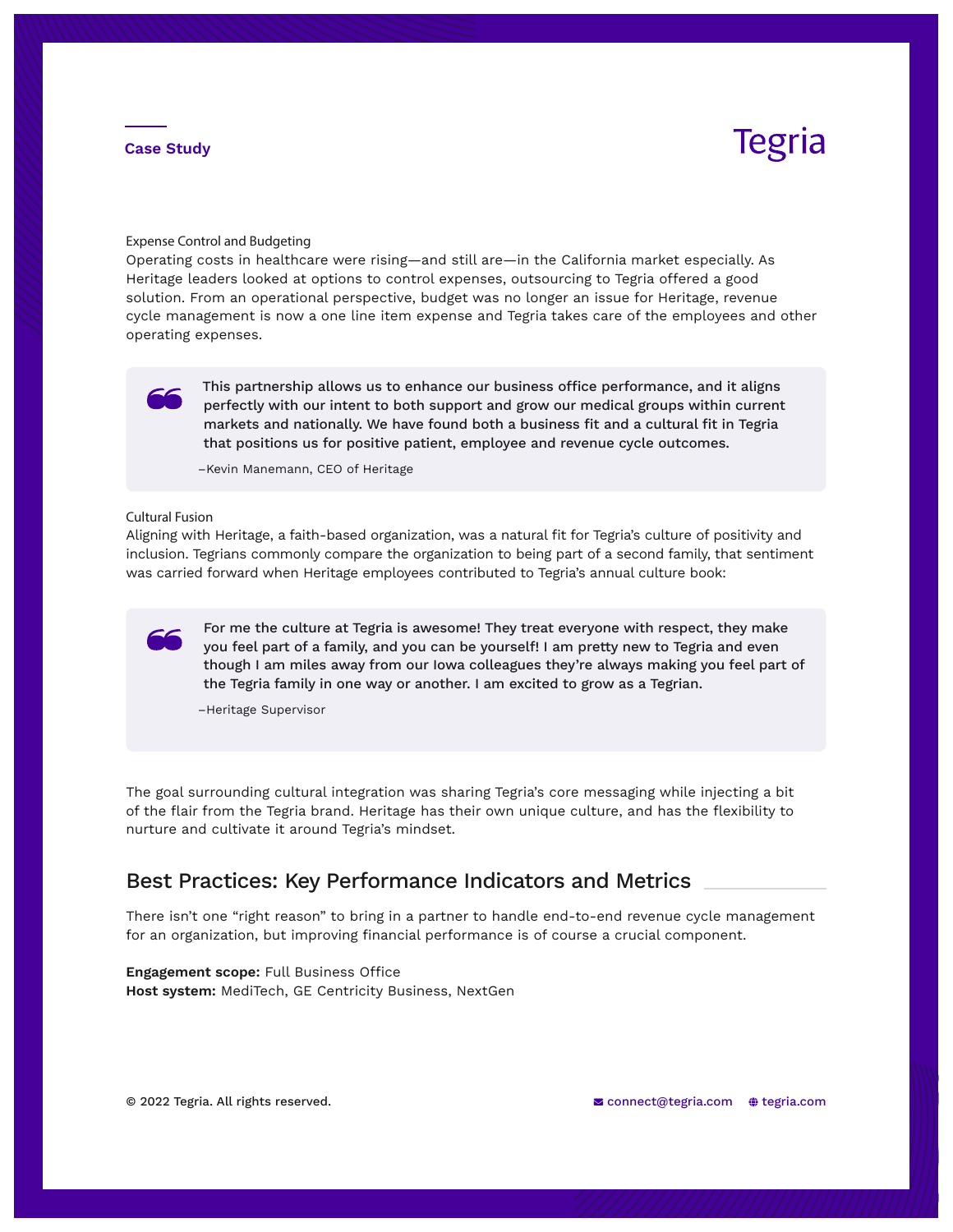

**5.9%** Denial rate

(10% decrease since Tegria started, includes multiple submissions) 6.9% prior

Tegria

**95.12%** First pass claims rate

(10 months after Tegria implementation) 94.63% prior

I would like to make it clear that our business office was not underperforming before the transition to Tegria. Yet today, less than a year after rebadging 225 employees across three physical locations, our net collection rate is 98.9%—that's over performance compared to KPI. The transition with Tegria was seamless and we have seen improved efficiencies across the board—in short, we are thriving.

–Vice President Revenue Cycle Services, Heritage Division

## Off-loading the Administrative Burden

In addition to financial factors, outsourcing the revenue cycle with Tegria also solved staffing issues and integrated otherwise out-of-reach technology to automate processes and drive efficiency.

Tegria shared culture and core messaging with Heritage by enveloping our new employees in the Tegria Mindset, and we take on the administrative functions of management. During the transition period the expectations were clearly laid out up front—Tegria is a place of inclusion, and we encourage our Tegrians to be different, but that comes with the clear responsibility to be respectful to each other.

Tegria became responsible for employee wages and benefits—including insurance and vacation. In addition, to Heritage employees becoming Tegrians:

- New employees went through Tegria's screening process to meet Tegria guidelines.
- Employees meet our quality, productivity and general work standards on an ongoing basis.
- Being open to change is crucial, as organizational structure and related job functions/duties may change under Tegria leadership.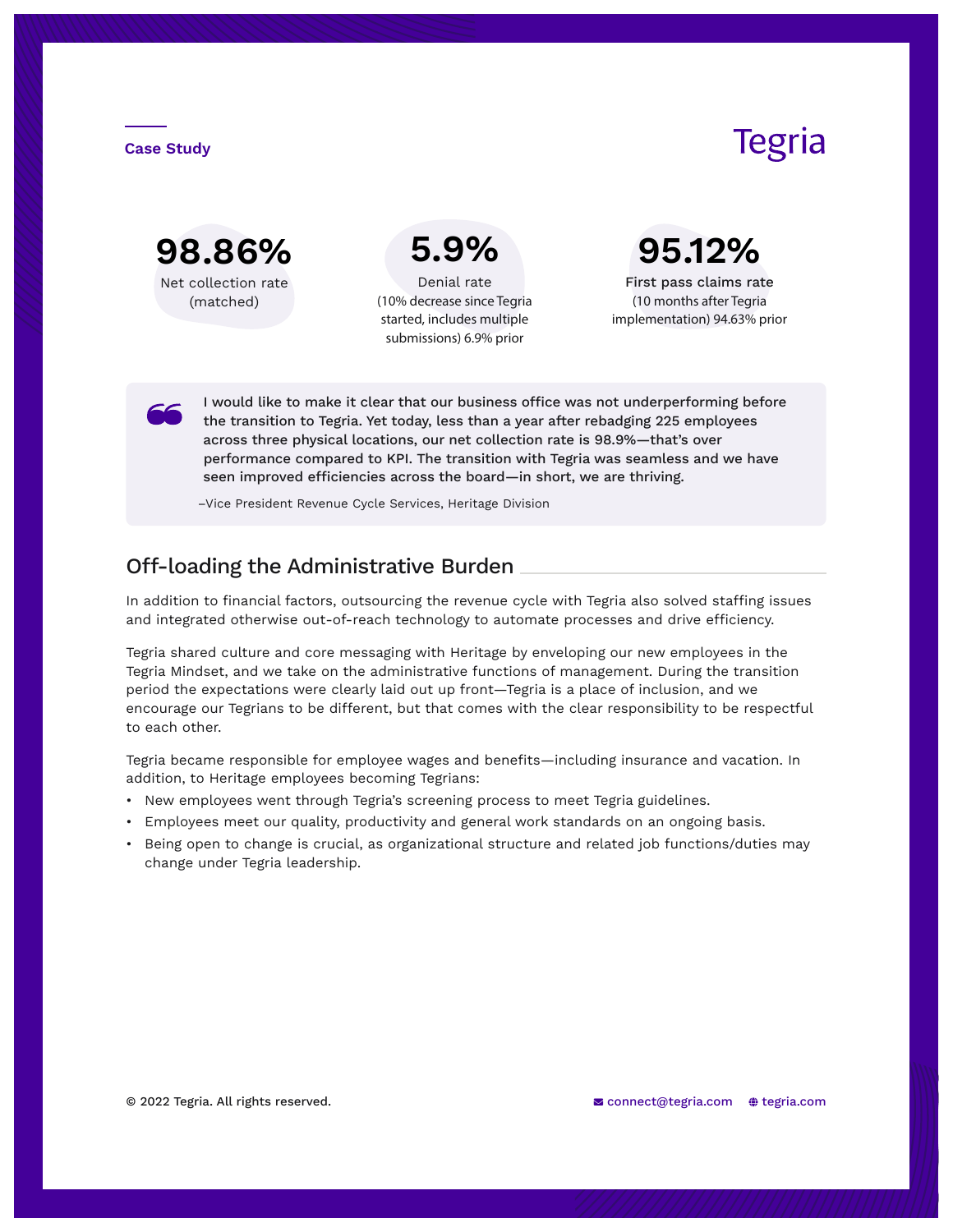# **Tegria**

### Industry Leading Edge

Tegria recognizes the importance of being on the leading edge in the healthcare industry both corporately and for our employees. We invest in memberships with the Advisory Board, HFMA, MGMA, AHIMA and AAPC and attend conferences for continuing education. As part of our partnerships with other healthcare solutions providers, primarily technology, we participate in annual meetings to ensure the direction is trending forward. We also partner with KLAS who provides research data and insights helping us continuously improve solutions based on user feedback.

## Professional Development and Education Opportunities

Our Heritage team is better positioned for education, recognition and career ascension opportunities. As we focus on growth-driven initiatives, there is an increasing need for highly educated employees. Tegria offers professional development and promotional opportunities—giving our people incentives to learn and go above and beyond, not just in their day-to-day jobs, but grow in their professional lives.

### Strategic Direction in the Healthcare Industry

Tegria is grounded in the fact that everything we do is based on the right balance of partners, people and performance. We measure our success based on client satisfaction, employee engagement, growth and profitability. We are committed to being a value provider, cultivating meaningful relationships, maintaining an engaging culture, and using data and analytics to drive our business and future plans.

## Tegria is operating in an environment undergoing immense. transformation

We have demonstrated an ability to thrive under constant regulatory changes and consolidation in the healthcare market. Our success can be attributed to the quality of service and expertise provided to our partners on a daily basis. A full business office partnership with Heritage that currently demonstrates best practice revenue cycle performance will enable Tegria opportunity growth and market positioning.

- 1. Our promise of what it really means to be a partner
	- As a CFO, attention has to be fully focused on clinical initiatives, including physician recruitment, expansion of urgent centers, patient population health and many more competing priorities.